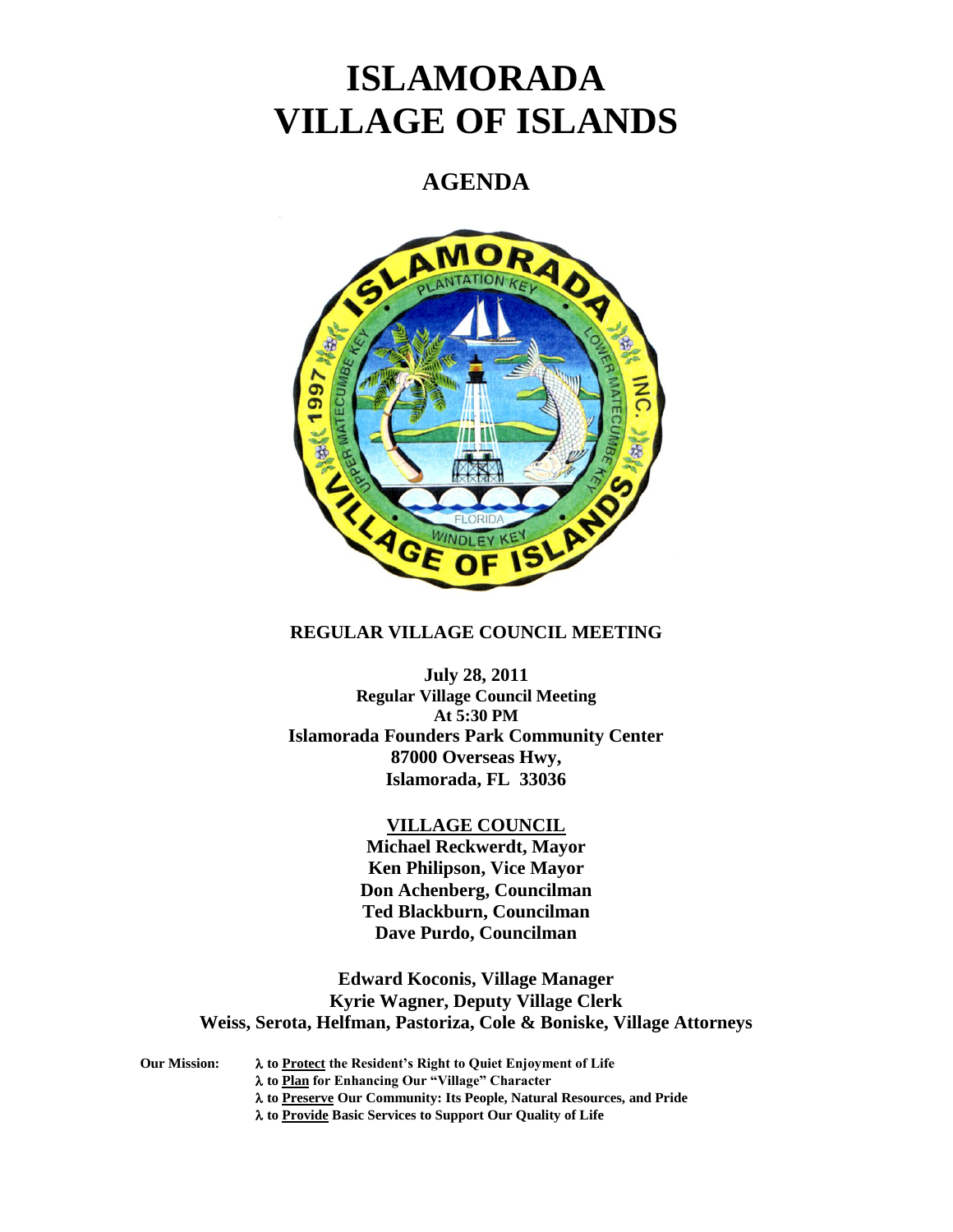# **ISLAMORADA, VILLAGE OF ISLANDS REGULAR VILLAGE COUNCIL MEETING**

**July 28, 2011 Founders Park Community Center 87000 Overseas Hwy Islamorada, FL 33036**

# **I. CALL TO ORDER\ROLL CALL**

# **II. PLEDGE OF ALLEGIANCE**

## **III. PRESENTATIONS**

- **A.** Presentation of Mayor's Award to Mr. Henry Rosenthal
- **B.** Proclamation for National Night Out on August 2, 2011

# **IV. PUBLIC COMMENT**

**V. AGENDA: Request for Deletion / Emergency Additions**

# **VI. CITIZENS' ADVISORY COMMITTEE UPDATES**

- **A.** Historic Preservation Commission No Report
- **B.** Land Acquisition Advisory Committee No Report
- **C.** Landscape Advisory Committee Chairperson Phyllis Mitchell
- **D.** Local Planning Agency No Report
- **E.** Near Shore Water Support Citizens' Advisory Committee No Report
- **F.** Parks and Recreation Citizen's Advisory Committee No Report
- **G.** Water Quality Improvement Citizens' Advisory Committee No Report
- **H.** Workforce / Affordable Housing Citizens' Advisory Committee Vice Chairperson Renee Sebastian
- **I.** Citizens' Financial Advisory Committee No Report

# **VII. WASTEWATER MATTERS**

- **A.** Wastewater Update
	- **1.** Discussion and Direction Regarding Agreement with Key Largo Wastewater Treatment District Board (KLWTDB)
	- **2.** Discussion and Direction Regarding Request for Proposals (RFP) for Design Build Operate Finance (DBOF) Wastewater System
	- **3.** Other Wastewater Matters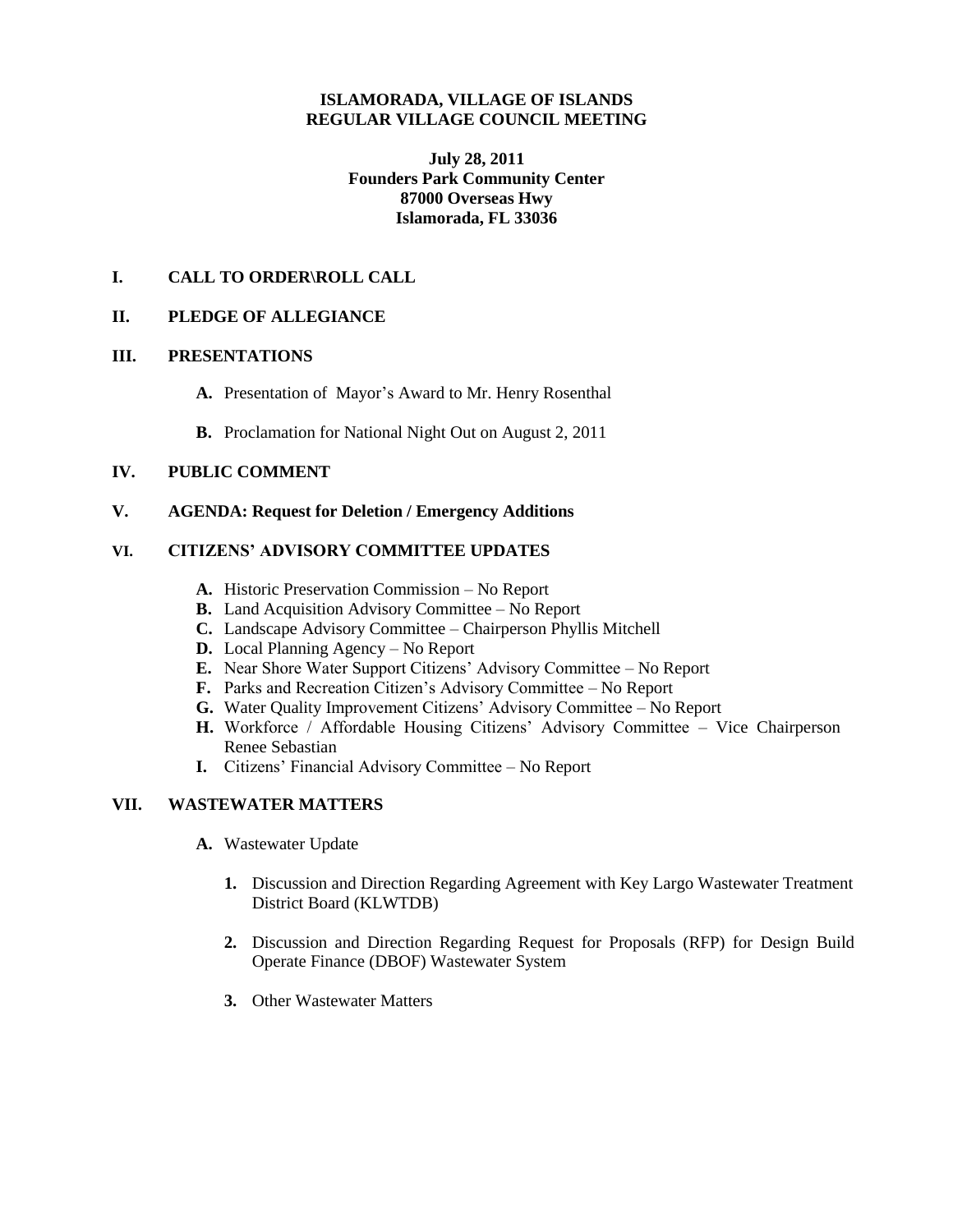**B.** Final Assessment Resolution for Non-Ad Valorem Assessment Program **TAB 1** for Wastewater Collection and Treatment Facilities in Remaining Village Service Areas (Excluding North Plantation Key)

#### **RESOLUTION. 11-**

**A RESOLUTION OF THE VILLAGE COUNCIL OF ISLAMORADA, VILLAGE OF ISLANDS, FLORIDA, RELATING TO THE CONSTRUCTION OF WASTEWATER COLLECTION AND TREATMENT FACILITIES WITHIN THE WASTEWATER ASSESSMENT AREA WITHIN THE VILLAGE BUT EXCLUDING THE NORTH PLANTATION KEY ASSESSMENT AREA; AMENDING THE INITIAL ASSESSMENT RESOLUTION; IMPOSING SPECIAL ASSESSMENTS; APPROVING THE ASSESSMENT ROLL; PROVIDING FOR COLLECTION OF THE ASSESSMENTS; AND PROVIDING AN EFFECTIVE DATE**

**C.** Supplemental Initial Assessment Resolution for Non-Ad Valorem **TAB 2** Assessment Program for Wastewater Collection and Treatment Facilities in Remaining Village Service Areas (Excluding North Plantation Key)

# **RESOLUTION. 11-**

**A RESOLUTION OF THE VILLAGE COUNCIL OF ISLAMORADA, VILLAGE OF ISLANDS, FLORIDA, RELATING TO THE CONSTRUCTION OF WASTEWATER COLLECTION AND TREATMENT FACILITIES WITHIN THE WASTEWATER ASSESSMENT AREA WITHIN THE VILLAGE BUT EXCLUDING THE NORTH PLANTATION KEY ASSESSMENT AREA; ESTABLISHING THE TERMS AND CONDITIONS OF PROPOSED SPECIAL ASSESSMENTS TO FUND THE WASTEWATER COLLECTION AND TREATMENT FACILITIES; ESTABLISHING A PUBLIC HEARING TO CONSIDER IMPOSITION OF THE PROPOSED SUPPLEMENTAL ASSESSMENTS AND THE METHOD OF THEIR COLLECTION; DIRECTING THE PROVISION OF NOTICE; AND PROVIDING AN EFFECTIVE DATE**

#### **VIII. QUASI-JUDICIAL**

### **IX. CONSENT AGENDA**

(All items on the Consent Agenda are considered routine by the Village Council and will be approved by one motion. There will be no separate discussion of these items unless a Councilmember so requests, in which event, the item will be moved to the Main Agenda.)

**A.** Minutes: Regular Village Council Meeting June 23, 2011; Special Call **TAB 3** Village Council Meeting, June 28, 2011